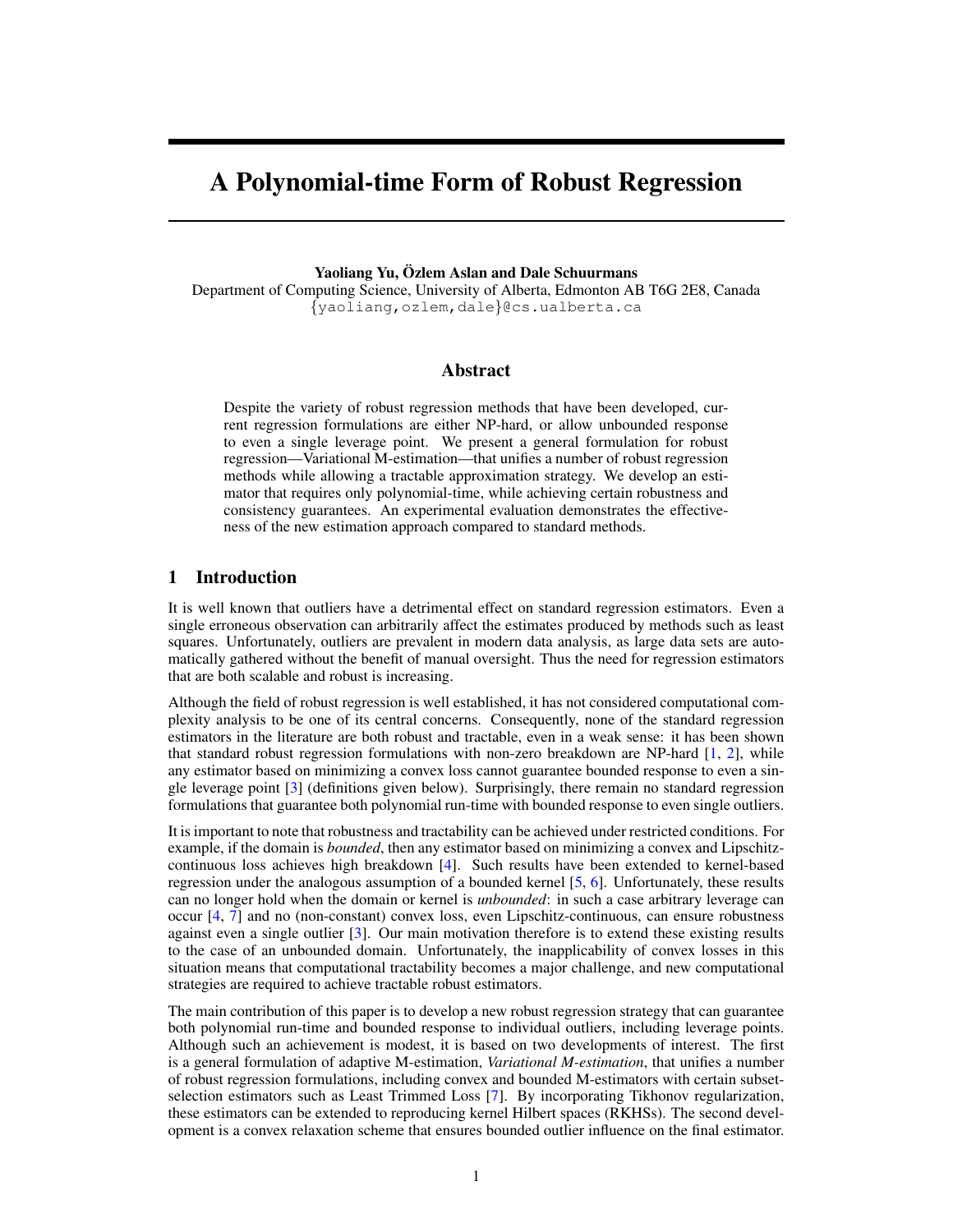The overall estimation procedure is guaranteed to be tractable, robust to single outliers with unbounded leverage, and consistent under non-trivial conditions. An experimental evaluation of the proposed estimator demonstrates effective performance compared to standard robust estimators.

The closest previous works are [8], which formulated variational representations of certain robust losses, and [9], which formulated a convex relaxation of bounded loss minimization. Unfortunately, [8] did not offer a general characterization, while [9] did not prove their final estimator was robust, nor was any form of consistency established. The formulation we present in this paper generalizes [8] while the convex relaxation scheme we propose is simpler and tighter than [9]; we are thus able to establish non-trivial forms of both robustness and consistency while maintaining tractability.

There are many other notions of "robust" estimation in the machine learning literature that do not correspond to the specific notion being addressed in this paper. Work on "robust optimization" [10– 12], for example, considers minimizing the worst case loss achieved given bounds on the maximum data deviation that will be considered. Such results are not relevant to the present investigation because we explicitly do not bound the magnitude of the outliers. Another notion of robustness is algorithmic stability under leave-one-out perturbation [13], which analyzes specific learning procedures rather than describing how a stable algorithm might be generally achieved.

#### 2 Preliminaries

We start by considering the standard linear regression model

$$
y = \mathbf{x}^T \boldsymbol{\theta}^* + u \tag{1}
$$

where x is an  $\mathbb{R}^p$ -valued random variable, u is a real-valued random noise term, and  $\theta^* \in \Theta \subseteq \mathbb{R}^p$ is an unknown deterministic parameter vector. Assume we are given a sample of  $n$  independent identically distributed (i.i.d.) observations represented by an  $n \times p$  matrix X and an  $n \times 1$  vector y, where each row  $X_{i}$  is drawn from some unknown marginal probability measure  $P_{\mathbf{x}}$ , and  $y_i$  are generated according to (1). Our task is to estimate the unknown deterministic parameter  $\theta^* \in \Theta$ . Clearly, this is a well-studied problem in statistics and machine learning. If the noise distribution has a known density  $p(\cdot)$ , then a standard estimator is given by maximum likelihood

$$
\hat{\theta}_{ML} \in \arg\min_{\theta \in \Theta} \frac{1}{n} \sum_{i=1}^n -\log p(y_i - X_i, \theta) = \arg\min_{\theta \in \Theta} \frac{1}{n} \sum_{i=1}^n -\log p(r_i), \tag{2}
$$

where  $r_i = y_i - X_i \theta$  is the *i*th residual. When the noise distribution is unknown, one can replace the negative log-likelihood with a *loss function*  $\rho(\cdot)$  and use the estimator

$$
\hat{\theta}_M \in \arg\min_{\theta \in \Theta} \frac{1}{n} \mathbf{1}^T \rho(\mathbf{y} - X\theta), \tag{3}
$$

where  $\rho(r)$  denotes the vector of losses obtained by applying the loss componentwise to each residual, hence  $\mathbf{1}^T \boldsymbol{\rho}(\mathbf{r}) = \sum_{i=1}^n \rho(r_i)$ . Such a procedure is known as M-estimation in the robust statistics literature, and empirical risk minimization in the machine learning literature.<sup>1</sup>

Although uncommon in robust regression, it is conventional in machine learning to include a regularizer. In particular we will use Tikhonov ("ridge") regularization by adding a squared penalty

$$
\hat{\theta}_{MR} \in \arg\min_{\theta \in \Theta} \frac{1}{n} \mathbf{1}^T \rho(\mathbf{y} - X\theta) + \frac{\lambda}{2} \|\theta\|_2^2 \quad \text{for } \lambda \ge 0,
$$
 (4)

The significance of Tikhonov regularization is that it ensures  $\hat{\theta}_{MR} = X^T \alpha$  for some  $\alpha \in \mathbb{R}^n$ [14]. More generally, under Tikhonov regularization, the regression problem can be conveniently expressed in a reproducing kernel Hilbert space (RKHS). If we let  $H$  denote the RKHS corresponding to positive semidefinite kernel  $\kappa : \mathcal{X} \times \mathcal{X} \to \mathbb{R}$ , then  $f(x) = \langle \kappa(x, \cdot), f \rangle_{\mathcal{H}}$  for any  $f \in \mathcal{H}$  by the reproducing property [14, 15]. We consider the generalized regression model

$$
y = f^*(x) + u \tag{5}
$$

where x is an X-valued random variable, u is a real-valued random noise term as above, and  $f^* \in \mathcal{H}$ is an unknown deterministic function. Given a sample of n i.i.d. observations  $(x_1, y_1), ..., (x_n, y_n)$ ,

<sup>&</sup>lt;sup>1</sup> Generally one has to introduce an additional scale parameter  $\sigma$  and allow rescaling of the residuals via  $r_i/\sigma$ , to preserve parameter equivariance [3, 4]. However, we will initially assume a known scale.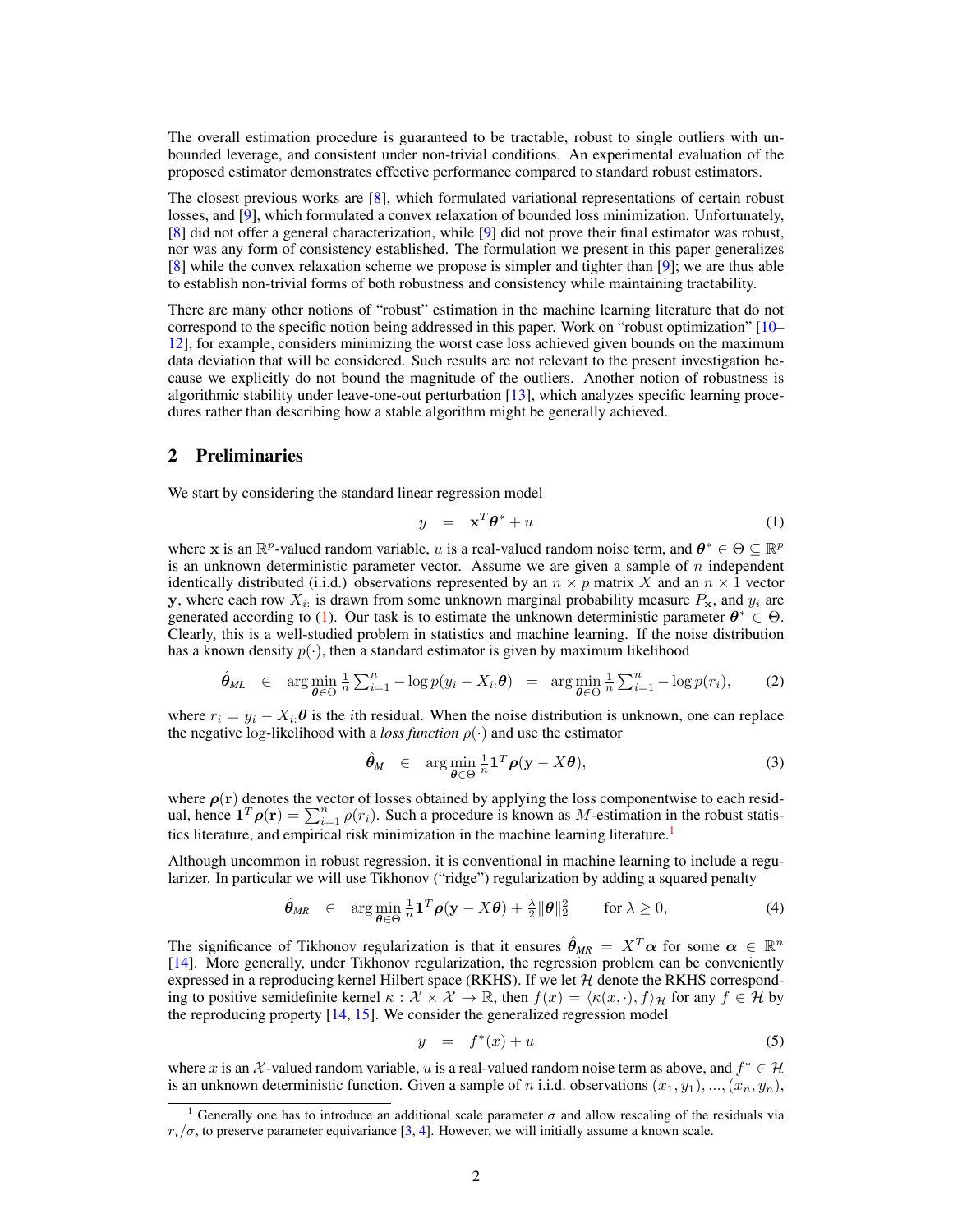where each  $x_i$  is drawn from some unknown marginal probability measure  $P_x$ , and  $y_i$  are generated according to  $(5)$ ,<sup>2</sup> the task is then to estimate the unknown deterministic function  $f^* \in \mathcal{H}$ . To do so we can express the estimator (4) more generally as

$$
\hat{f}_{MR} \in \arg\min_{f \in \mathcal{H}} \frac{1}{n} \sum_{i=1}^n \rho(y_i - f(x_i)) + \frac{\lambda}{2} ||f||_{\mathcal{H}}^2.
$$
 (6)

By the representer theorem [14], the solution to (6) can be expressed by  $\hat{f}_{MR}(x) = \sum_{i=1}^{n} \alpha_i \kappa(x_i, x)$ for some  $\alpha \in \mathbb{R}^n$ , and therefore (6) can be recovered by solving the finite dimensional problem

$$
\hat{\alpha}_{MR} \in \arg\min_{\mathbf{\alpha}} \frac{1}{n} \mathbf{1}^T \rho(\mathbf{y} - K\mathbf{\alpha}) + \frac{\lambda}{2} \mathbf{\alpha}^T K \mathbf{\alpha} \quad \text{such that } K_{ij} = \kappa(x_i, x_j). \tag{7}
$$

Our interest is understanding the tractability, robustness and consistency aspects of such estimators.

*Consistency:* Much is known about the consistency properties of estimators expressed as regularized empirical risk minimizers. For example, the ML-estimator  $(2)$  and the M-estimator  $(3)$  are both known to be parameter consistent under general conditions  $[16]$ .<sup>3</sup> The regularized M-estimator in RKHSs (6), is loss consistent under some general assumptions on the kernel, loss and training distribution.<sup>4</sup> Furthermore, a weak form of f-consistency has also established in [6]. For bounded kernel and bounded Lipschitz losses, one can similarly prove the loss consistency of the regularized M-estimator (6) (in RKHS). See Appendix C.1 of the supplement for more discussion.

Generally speaking, any estimator that can be expressed as a regularized empirical loss minimization is consistent under "reasonable" conditions. That is, one can consider regularized loss minimization to be a (generally) sound principle for formulating regression estimators, at least from the perspective of consistency. However, this is no longer the case when we consider robustness and tractability; here sharp distinctions begin to arise within this class of estimators.

*Robustness:* Although robustness is an intuitive notion, it has not been given a unique technical definition in the literature. Several definitions have been proposed, with distinct advantages and disadvantages [4]. Some standard definitions consider the asymptotic invariance of estimators to an infinitesimal but arbitrary perturbation of the underlying distribution, e.g. the influence function [4, 17]. Although these analyses can be useful, we will focus on finite sample notions of robustness since these are most related to concerns of computational tractability. In particular, we focus on the following definition related to the *finite sample breakdown point* [18, 19].

Definition 1 (Bounded Response). *Assuming the parameter set* Θ *is metrizable, an estimator has* bounded response *if for any finite data sample its output remains in a bounded interior subset of the closed parameter set* Θ *(or respectively* H*), no matter how a* single *observation pair is perturbed.*

This is a much weaker definition than having a non-zero breakdown point: a breakdown of  $\epsilon$  requires that bounded response be guaranteed when any  $\epsilon$  fraction of the data is perturbed arbitrarily. Bounded response is obviously a far more modest requirement. However, importantly, the definition of bounded response allows the possibility of arbitrary *leverage*; that is, no bound is imposed on the magnitude of a perturbed input (i.e.  $\|\mathbf{x}_1\| \to \infty$  or  $\kappa(x_1, x_1) \to \infty$ ). Surprisingly, we find that even such a weak robustness property is difficult to achieve while retaining computational tractability.

*Computational Dilemma:* The goals of robustness and computational tractability raise a dilemma: it is easy to achieve robustness (i.e. bounded response) or tractability (i.e. polynomial run-time) in a consistent estimator, but apparently not both.

Consider, for example, using a *convex* loss function. These are the best known class of functions that admit computationally efficient polynomial-time minimization  $[20]$  (see also  $[21]$ ). It is sufficient that the objective be polynomial-time evaluable, along with its first and second derivatives,

<sup>&</sup>lt;sup>2</sup> We are obviously assuming X is equipped with an appropriate  $\sigma$ -algebra, and R with the standard Borel *σ*-algebra, such that the joint distribution *P* over *X* × ℝ is well defined and  $κ(·, ·)$  is measurable.<br><sup>3</sup> In particular, let  $M_n$ (θ) =  $\frac{1}{n} \sum_{i=1}^n \rho(y_i - \mathbf{x}_i^T \boldsymbol{\theta})$ , let  $M(\boldsymbol{\theta}) = \mathbb{E}(\rho(y_1 - \mathbf{x}_1^T \boldsymbol{\theta}))$ 

space  $\Theta$  with the uniform metric  $\|\cdot\|_{\Theta}$ . Then  $\hat{\theta}_{M}^{(n)} \to \theta^*$ , provided  $\|M_n - M\|_{\Theta} \to 0$  in outer probability (adopted to avoid measurability issues) and  $M(\hat{\theta}^*) > \sup_{\theta \in G} M(\theta)$  for every open set G that contains  $\theta^*$ .<br>The latter assumption is satisfied in particular when  $M : \Theta \mapsto \mathbb{R}$  is upper semicontinuous with a unique maximum at  $\theta^*$ . It is also possible to derive asymptotic convergence rates for general M-estimators [16].

<sup>&</sup>lt;sup>4</sup> Specifically, let  $\rho^* = \inf_{f \in \mathcal{H}} E[\rho(y_1 - f(x_1))]$ . Then [6] showed that  $\frac{1}{n} \sum_{i=1}^n \rho(y_i - \hat{f}_{MR}(x_i)) \to \rho^*$ provided the regularization constant  $\lambda_n \to 0$  and  $\lambda_n^2 n \to \infty$ , the loss  $\rho$  is convex and Lipschitz-continuous, and the RKHS H (induced by some bounded measurable kernel  $\kappa$ ) is separable and dense in  $L_1(\mathbb{P})$  (the space of P-integrable functions) for all distributions P on X. Also,  $\mathcal{Y} \subset \mathbb{R}$  is required to be *closed* where  $y \in \mathcal{Y}$ .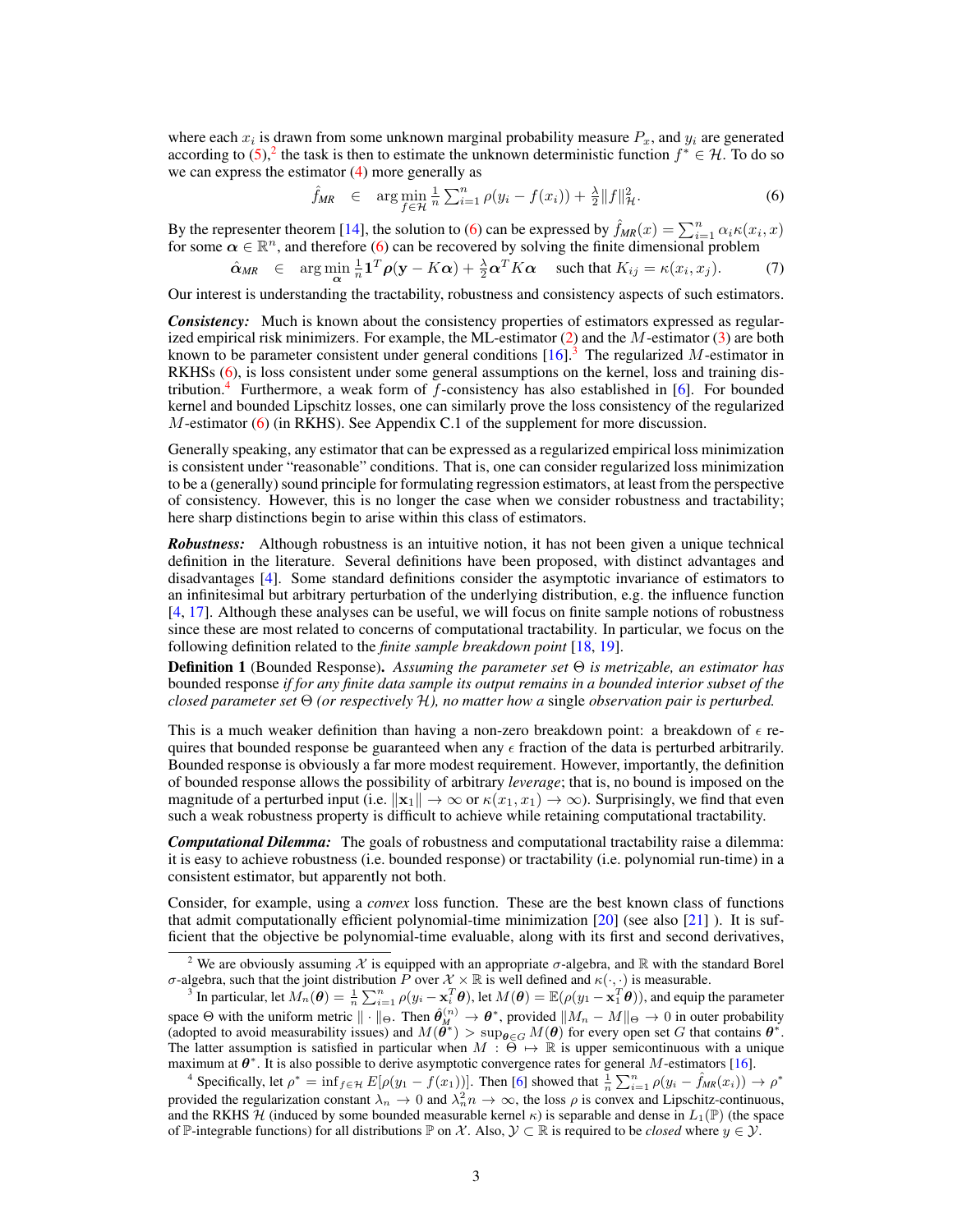and that the objective be *self-concordant* [20].5 Since a Tikhonov regularizer is automatically selfconcordant, the minimization problems outlined above can all be solved in polynomial time with Newton-type algorithms, provided  $\rho(r)$ ,  $\rho'(r)$ , and  $\rho''(r)$  can all be evaluated in polynomial time for a self-concordant  $\rho$  [22, Ch.9]. Standard loss functions, such as squared error or Huber's loss satisfy these conditions, hence the corresponding estimators are polynomial-time.

Unfortunately, loss minimization with a (non-constant) convex loss yields unbounded response to even a single outlier [3, Ch.5]. We extend this result to also account for regularization and RKHSs.

Theorem 1. *Empirical risk minimization based on a (non-constant) convex loss cannot have bounded response if the domain (or kernel) is unbounded, even under Tikhonov regularization.* (Proof given in Appendix B of the supplement.)

By contrast, consider the case of a (non-constant) *bounded* loss function.<sup>6</sup> Bounded loss functions are a common choice in robust regression because they not only ensure bounded response, trivially, they can also ensure a high breakdown point of  $(n - p)/(2n)$  [3, Ch.5]. Unfortunately, estimators based on bounded losses are inherently intractable.

Theorem 2. *Bounded (non-constant) loss minimization is NP-hard.* (Proof given in Appendix E.)

These difficulties with empirical risk minimization have led the field of robust statistics to develop a variety of alternative estimators [4, Ch.7]. For example, [7] recommends subset-selection based regression estimators, such as Least Trimmed Loss:

$$
\hat{\theta}_{LTL} \in \arg \min_{\theta \in \Theta} \sum_{i=1}^{n'} \rho(r_{[i]}). \tag{8}
$$

Here  $r_{[i]}$  denotes sorted residuals  $r_{[1]} \leq \cdots \leq r_{[n]}$  and  $n' < n$  is the number of terms to consider. Traditionally  $\rho(r) = r^2$  is used. These estimators are known to have high breakdown [7],<sup>7</sup> and obviously demonstrate bounded response to single outliers. Unfortunately, (8) is NP-hard [1].

## 3 Variational M-estimation

To address the dilemma, we first adopt a general form of adaptive M-estimator that allows flexibility while allowing a general approximation strategy. The key construction is a variational representation of M-estimation that can express a number of standard robust (and non-robust) methods in a common framework. In particular, consider the following adaptive form of loss function

$$
\rho(r) = \min_{0 \le \eta \le 1} \eta \ell(r) + \psi(\eta). \tag{9}
$$

where r is a residual value,  $\ell$  is a closed *convex* base loss,  $\eta$  is an adaptive weight on the base loss, and  $\psi$  is a convex auxiliary function. The weight can choose to ignore the base loss if  $\ell(r)$  is large, but this is balanced against a prior penalty  $\psi(\eta)$ . Different choices of base loss and auxiliary function will yield different results, and one can represent a wide variety of loss functions  $\rho$  in this way [8]. For example, any convex loss  $\rho$  can be trivially represented in the form (9) by setting  $\ell = \rho$ , and  $\psi(\eta) = \delta_{\{1\}}(\eta)$ .<sup>8</sup> *Bounded* loss functions can also be represented in this way, for example

| (Geman-McClure) [8] $\rho(r) = \frac{r^2}{1+r^2}$ |  |  | $\ell(r) = r^2$ $\psi(\eta) = (\sqrt{\eta} - 1)^2$ | (10) |
|---------------------------------------------------|--|--|----------------------------------------------------|------|
|---------------------------------------------------|--|--|----------------------------------------------------|------|

| (Geman-Reynolds) [8] $\rho(r) = \frac{ r }{1+ r }$ |  |  | $\ell(r) =  r $ $\psi(\eta) = (\sqrt{\eta} - 1)^2$ | (11) |
|----------------------------------------------------|--|--|----------------------------------------------------|------|
|----------------------------------------------------|--|--|----------------------------------------------------|------|

(LeClerc) [8] 
$$
\rho(r) = 1 - \exp(-\ell(r))
$$
  $\ell(\cdot)$  convex  $\psi(\eta) = \eta \log \eta - \eta + 1$  (12)  
(Clipped-loss) [9]  $\rho(r) = \max(1, \ell(r))$   $\ell(\cdot)$  convex  $\psi(\eta) = 1 - \eta$ . (13)

Appendix D in the supplement demonstrates how one can represent general functions  $\rho$  in the form (9), not just specific examples, significantly extending [8] with a general characterization.

<sup>&</sup>lt;sup>5</sup> A function  $\rho$  is *self-concordant* if  $|\rho'''(r)| \leq 2\rho''(r)^{3/2}$ ; see e.g. [22, Ch.9].

 $6$  A bounded function obviously cannot be convex over an unbounded domain unless it is constant.

<sup>&</sup>lt;sup>7</sup> When n' approaches  $n/2$  the breakdown of (8) approaches  $1/2$  [7].

<sup>&</sup>lt;sup>8</sup> We use  $\delta_C(\eta)$  to denote the indicator for the point set C; i.e.,  $\delta_C(\eta) = 0$  if  $\eta \in C$ , otherwise  $\delta_C(\eta) = \infty$ .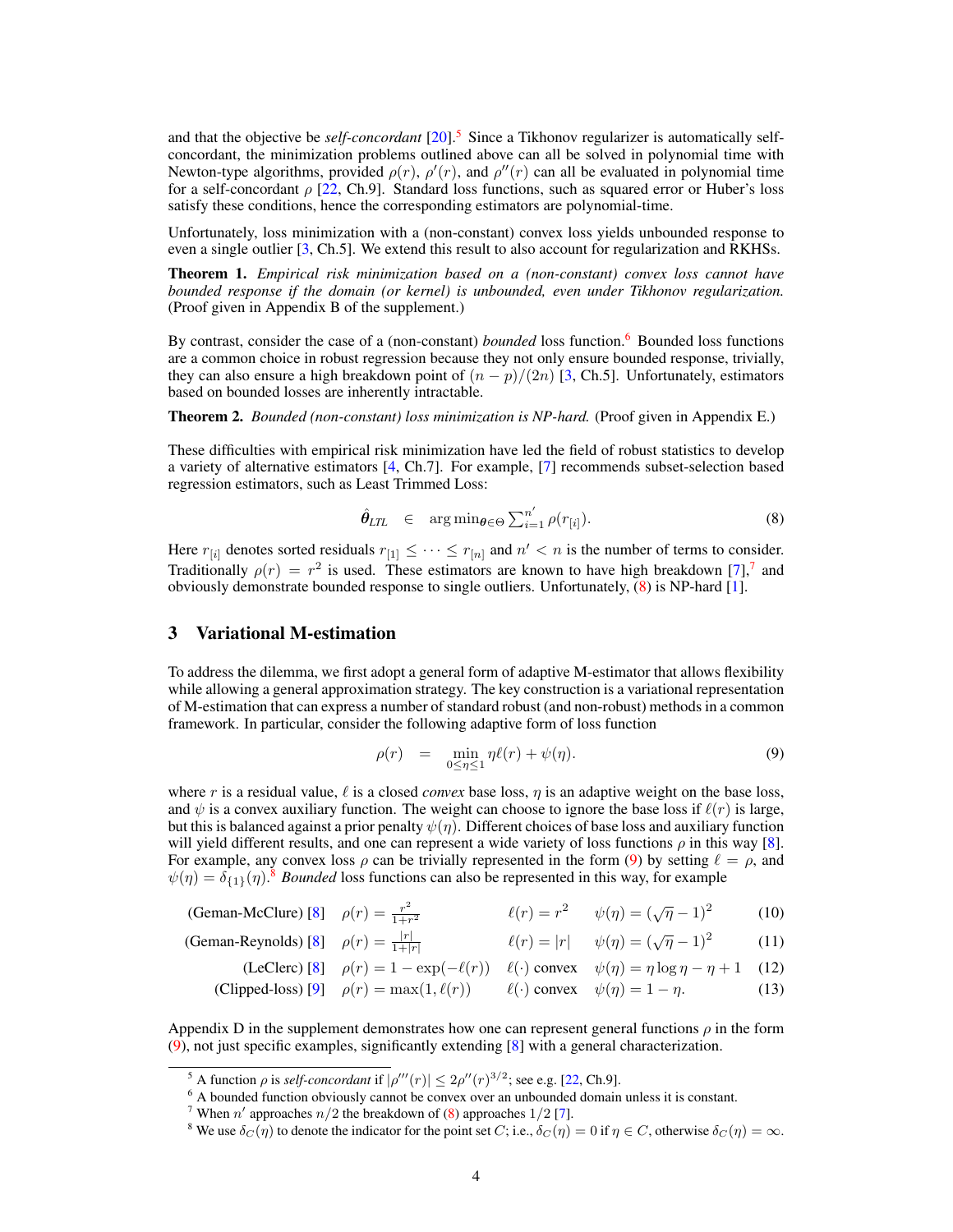Therefore, all of the previous forms of regularized empirical risk minimization, whether with a convex or bounded loss  $\rho$ , can be easily expressed using only convex base losses  $\ell$  and convex auxiliary functions  $\psi$ , as follows

$$
\hat{\theta}_{VM} \in \arg\min_{\theta \in \Theta} \min_{0 \leq \eta \leq 1} \eta^T \ell(\mathbf{y} - X\theta) + \mathbf{1}^T \psi(\eta) + \frac{\lambda}{2} \|\eta\|_1 \|\theta\|_2^2 \tag{14}
$$

$$
\hat{f}_{VM} \in \arg\min_{f \in \mathcal{H}} \min_{0 \le \eta \le 1} \sum_{i=1}^n \left\{ \eta_i \ell(y_i - f(x_i)) + \psi(\eta_i) \right\} + \frac{\lambda}{2} ||\eta||_1 ||f||^2_{\mathcal{H}}
$$
(15)

$$
\hat{\alpha}_{VM} \in \arg\min_{\mathbf{\alpha}} \min_{0 \leq \eta \leq 1} \eta^T \ell(\mathbf{y} - K\mathbf{\alpha}) + \mathbf{1}^T \psi(\eta) + \frac{\lambda}{2} \|\eta\|_1 \mathbf{\alpha}^T K \mathbf{\alpha}.
$$
 (16)

Note that we have added a regularizer  $\|\eta\|_1/n$ , which increases robustness by encouraging  $\eta$  weights to prefer small values (but adaptively increase on indices with small loss). This particular form of regularization has two advantages: (i) it is a smooth function of  $\eta$  on  $0 \le \eta \le 1$  (since  $\|\eta\|_1 = 1^T \eta$ in this case), and (ii) it enables a tight convex approximation strategy, as we will see below.

Note that other forms of robust regression can be expressed in a similar framework. For example, generalized M-estimation (GM-estimation) can be formulated simply by forcing each  $\eta_i$  to take on a specific value determined by  $||x_i||$  or  $r_i$  [7], ignoring the auxilary function  $\psi$ . Least Trimmed Loss (8) can be expressed in the form (9) provided only that we add a shared constraint over  $\eta$ :

$$
\hat{\theta}_{LTL} \in \arg\min_{\theta \in \Theta} \min_{0 \le \eta \le 1:1^T \eta = n'} \eta^T \ell(\mathbf{r}) + \psi(\eta) \tag{17}
$$

where  $\psi(\eta_i) = 1 - \eta_i$  and  $n' < n$  specifies the number of terms to consider in the sum of losses. Since  $\eta \in \{0,1\}^n$  at a solution (see e.g. [9]), (17) is equivalent to (8) if  $\psi$  is the clipped loss (13).

These formulations are all convex in the parameters given the auxiliary weights, and vice versa. However, they are not jointly convex in the optimization variables (i.e. in  $\theta$  and  $\eta$ , or in  $\alpha$  and  $\eta$ ). Therefore, one is not assured that the problems  $(14)$ – $(16)$  have only global minima; in fact local minima exist and global minima cannot be easily found (or even verified).

## 4 Computationally Efficient Approximation

We present a general approximation strategy for the variational regression estimators above that can guarantee polynomial run-time while ensuring certain robustness and consistency properties. The approximation is significantly tighter than the existing work [9], which allows us to achieve stronger guarantees while providing better empirical performance. In developing our estimator we follow standard methodology from combinatorial optimization: given an intractable optimization problem, first formulate a (hopefully tight) convex relaxation that provides a lower bound on the objective, then round the relaxed minimizer back to the feasible space, hopefully verifying that the rounded solution preserves desirable properties, and finally re-optimize the rounded solution to refine the result; see e.g. [23].

To maintain generality, we formulate the approximate estimator in the RKHS setting. Consider (16). Although the problem is obviously convex in  $\alpha$  given  $\eta$ , and vice versa, it is not jointly convex (recall the assumption that  $\ell$  and  $\psi$  are both convex functions). This suggests that an obvious computational strategy for computing the estimator (16) is to alternate between  $\alpha$  and  $\eta$  optimizations (or use heuristic methods [2]), but this cannot guarantee anything other than local solutions (and thus may not even achieve any of the desired theoretical properties associated with the estimator).

*Reformulation:* We first need to reformulate the problem to allow a tight relaxation. Let  $\Delta(\eta)$ denote putting a vector  $\eta$  on the main diagonal of a square matrix, and let  $\circ$  denote componentwise multiplication. Since  $\ell$  is closed and convex by assumption, we know that  $\ell(r) = \sup_{\nu} \nu r - \nu \ell^*(\nu)$ , where  $\ell^*$  is the Fenchel conjugate of  $\ell$  [22]. This allows (16) to be reformulated as follows.

Lemma 1.  $0 \leq \eta \leq 1$  α  $\min_{\mathbf{\alpha}} \mathbf{\eta}^T \mathbf{\ell}(\mathbf{y} - K\mathbf{\alpha}) + \mathbf{1}^T \mathbf{\psi}(\mathbf{\eta}) + \frac{\lambda}{2} ||\mathbf{\eta}||_1 \mathbf{\alpha}^T K\mathbf{\alpha}$  (18)

$$
= \min_{0 \leq \eta \leq 1} \sup_{\nu} \mathbf{1}^T \psi(\eta) - \eta^T (\ell^*(\nu) - \Delta(\mathbf{y})\nu) - \frac{1}{2\lambda} \nu^T \left( K \circ (\eta \|\eta\|_1^{-1} \eta^T) \right) \nu, \quad (19)
$$

*where the function evaluations are componentwise.* (Proof given in Appendix A of the supplement.)

Although no relaxation has been introduced, the new form (25) has a more convenient structure.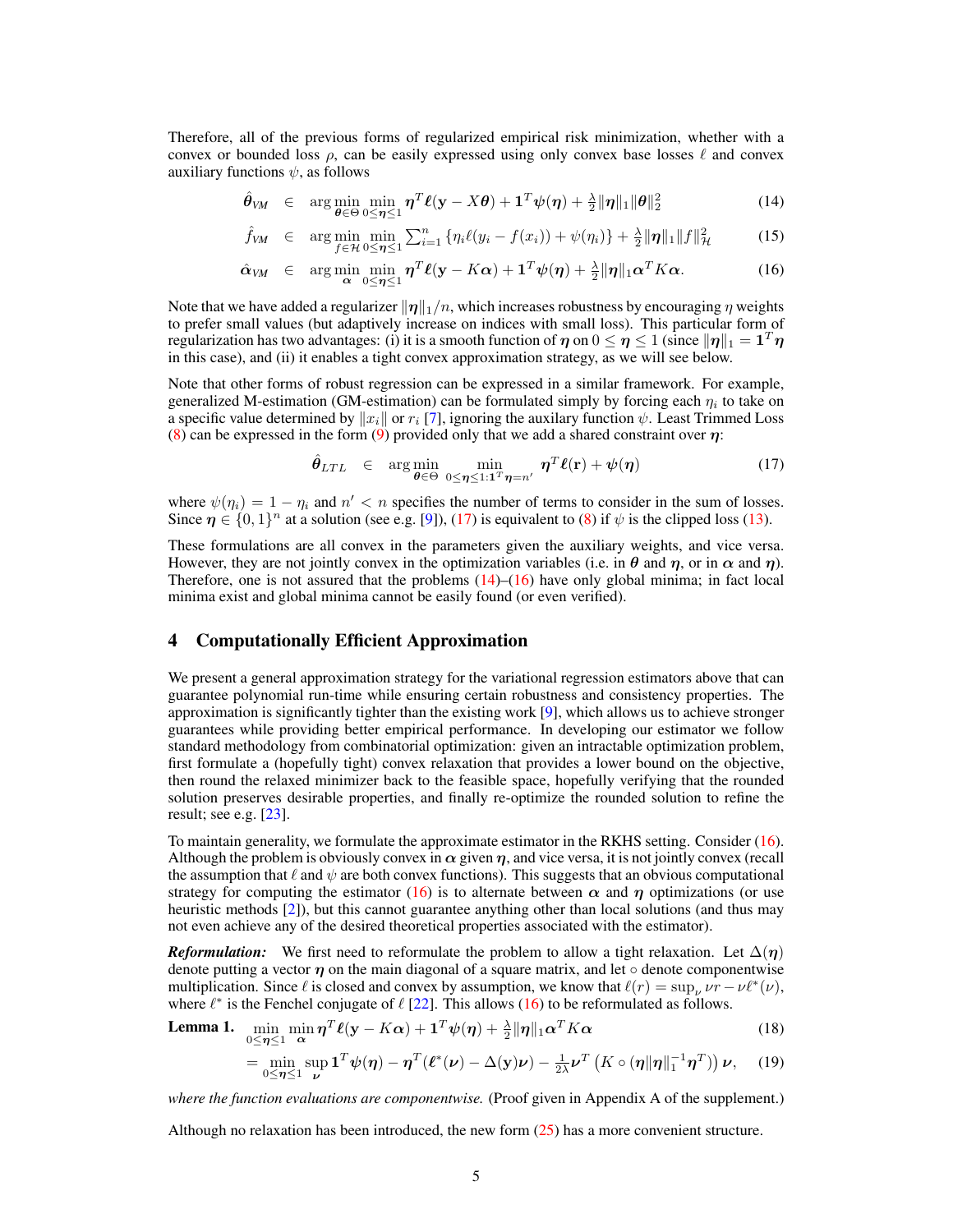**Relaxation:** Let  $N = \eta \|\eta\|_1^{-1} \eta^T$  and note that, since  $0 \le \eta \le 1$ , N must satisfy a number of useful properties. We can summarize these by formulating a constraint set  $N \in \mathcal{N}_n$  given by:

$$
\mathcal{N}_{\eta} = \{ N : N \geqslant 0, N \mathbf{1} = \eta, \text{rank}(N) = 1 \}
$$
\n
$$
(20)
$$

$$
\mathcal{M}_{\eta} = \{ M : M \succcurlyeq 0, M \mathbf{1} = \eta, \text{tr}(M) \le 1 \}. \tag{21}
$$

Unfortunately, the set  $\mathcal{N}_{\eta}$  is not convex because of the rank constraint. However, relaxing this constraint leads to a set  $\mathcal{M}_{\eta} \supseteq \mathcal{N}_{\eta}$  which preserves much of the key structure, as we verify below. **Lemma 2.** (25) =  $\min_{0 \le \eta \le 1} \min_{N \in \mathcal{N}_{\eta}} \sup_{\nu} \mathbf{1}^T \psi(\eta) - \eta^T (\ell^*(\nu) - \Delta(\mathbf{y}) \nu) - \frac{1}{2\lambda} \nu^T (K \circ N) \nu$  (22)

$$
\geq \min_{0 \leq \eta \leq 1} \min_{M \in \mathcal{M}_{\eta}} \sup_{\nu} \mathbf{1}^T \boldsymbol{\psi}(\eta) - \boldsymbol{\eta}^T (\boldsymbol{\ell}^*(\nu) - \Delta(\mathbf{y})\nu) - \frac{1}{2\lambda} \boldsymbol{\nu}^T (K \circ M) \nu. \tag{23}
$$

*using the fact that*  $\mathcal{N}_{\eta} \subseteq \mathcal{M}_{\eta}$ . (Proof given in Appendix A of the supplement.)

Crucially, the constraint set  $\{(\eta, M) : 0 \leq \eta \leq 1, M \in \mathcal{M}_\eta\}$  is jointly convex in  $\eta$  and M, thus (35) is a convex-concave min-max problem. To see why, note that the inner objective function is jointly convex in  $\eta$  and M, and concave in  $\nu$ . Since a pointwise maximum of convex functions is convex, the problem is convex in  $(\eta, M)$  [22, Ch.3]. We conclude that all local minima in  $(\eta, M)$ are global. Therefore, (35) provides the foundation for an efficiently solvable relaxation.

**Rounding:** Unfortunately the solution to M in (35) does not allow direct recovery of an estimator  $\alpha$  achieving the same objective value in (24), unless M satisfies rank(M) = 1. In general we first need to round  $M$  to a rank 1 solution. Fortunately, a trivial rounding procedure is available: we simply use  $\eta$  (ignoring M) and re-solve for  $\alpha$  in (24). This is equivalent to replacing M with the rank 1 matrix  $\tilde{N} = \eta \|\eta\|_1^{-1} \eta^T \in \mathcal{N}_{\eta}$ , which restores feasibility in the original problem. Of course, such a rounding step will generally increase the objective value.

*Reoptimization:* Finally, the rounded solution can be locally improved by alternating between  $\eta$ and  $\alpha$  updates in (24) (or using any other local optimization method), yielding the final estimate  $\tilde{\alpha}$ .

## 5 Properties

Although a tight *a priori* bound on the size of the optimality gap is difficult to achieve, a rigorous bound on the optimality gap can be recovered *post hoc* once the re-optimized estimator is computed. Let  $R_0$  denote the minimum value of (24) (not efficiently computable); let  $R_1$  denote the minimum value of (35) (the relaxed solution); let  $R_2$  denote the value of (24) achieved by freezing  $\eta$  from the relaxed solution but re-optimizing  $\alpha$  (the rounded solution); and finally let  $R_3$  denote the value of (24) achieved by re-optimizing  $\eta$  and  $\alpha$  from the rounded solution (the re-optimized solution). Clearly we have the relationships  $R_1 \leq R_0 \leq R_3 \leq R_2$ . An upper bound on the relative optimality gap of the final solution ( $R_3$ ) can be determined by  $(R_3 - R_0)/R_3 \le (R_3 - R_1)/R_3$ , since  $R_1$  and  $R_3$  are both known quantities.

*Tractability:* Under mild assumptions on  $\ell$  and  $\psi$ , computation of the approximate estimator (solving the relaxed problem, rounding, then re-optimizing) admits a polynomial-time solution; see Appendix E in the supplement. (Appendix E also provides details for an efficient implementation for solving (35).) Once  $\eta$  is recovered from the relaxed solution, the subsequent optimizations of (24) can be solved efficiently under weak assumptions about  $\ell$  and  $\psi$ ; namely that they both satisfy the self-concordance and polynomial-time computation properties discussed in Section 2.

*Robustness:* Despite the approximation, the relaxation remains sufficiently tight to preserve some of the robustness properties of bounded loss minimization. To establish the robustness (and consistency) properties, we will need to make use of a specific technical definition of *outliers* and *inliers*.

**Definition 2** (Outliers and Inliers). For an L-Lipschitz loss  $\ell$ , an outlier is a point  $(x_i, y_i)$  that satisfies  $\ell(y_i) > L^2 K_{ii}/(2\lambda) - \psi'(0)$ , while an inlier satisfies  $\ell(y_i) + L^2 K_{ii}/(2\lambda) < -\psi'(1)$ .

**Theorem 3.** Assume the loss  $\rho$  is bounded and has a variational representation (9) such that  $\ell$ *is Lipschitz-continuous and*  $\psi'$  is bounded. Also assume there is at least one (unperturbed) inlier, and consider the perturbation of a single data point  $(y_1, x_1)$ . Under the following conditions, the *rounded (re-optimized) estimator maintains bounded response: (i) If either*  $y_1$  *remains bounded, or*  $\kappa(x_1, x_1)$  *remains bounded.* 

*(ii)* If  $|y_1| \to \infty$ ,  $\kappa(x_1, x_1) \to \infty$  and  $\ell(y_1)/\kappa(x_1, x_1) \to \infty$ .

(Proof given in Appendix B of the supplement.)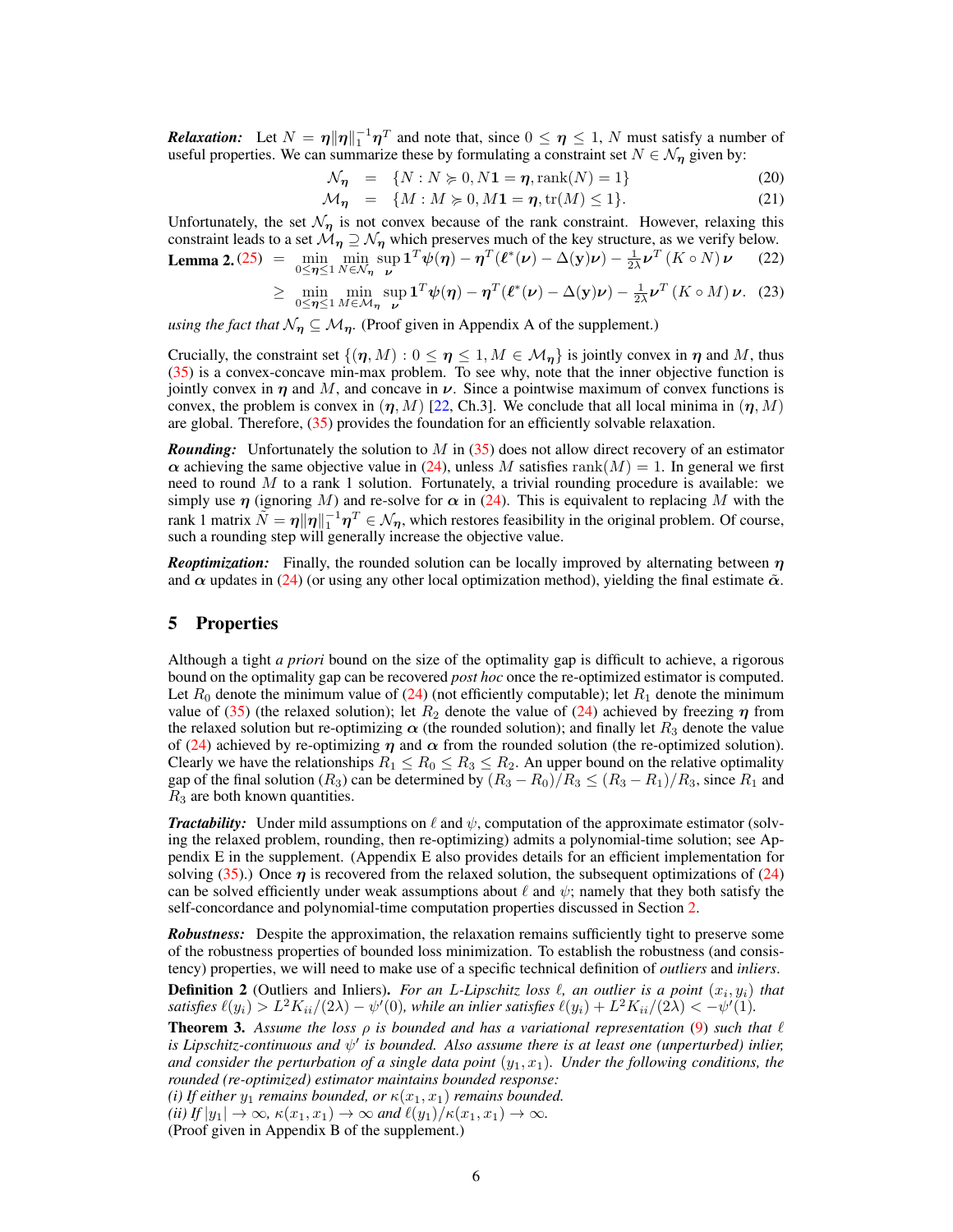| Methods    | <b>Outlier Probability</b> |        |              |         |              |        |
|------------|----------------------------|--------|--------------|---------|--------------|--------|
|            | $p = 0.4$                  |        | 0.2<br>$p =$ |         | 0.0<br>$p =$ |        |
| L2         | 43.5                       | (13)   | 57.6         | (21.21) | 0.52         | (0.01) |
| L1         | 4.89                       | (2.81) | 3.6          | (2.04)  | 0.52         | (0.01) |
| Huber      | 4.89                       | (2.81) | 3.62         | (2.02)  | 0.52         | (0.01) |
| <b>LTS</b> | 6.72                       | (7.37) | 8.65         | (14.11) | 0.52         | (0.01) |
| GemMc      | 0.53                       | (0.03) | 0.52         | (0.02)  | 0.52         | (0.01) |
| [9]        | 0.52                       | (0.01) | 0.52         | (0.01)  | 0.52         | (0.01) |
| AltBndL2   | 0.52                       | (0.01) | 0.52         | (0.01)  | 0.52         | (0.02) |
| AltBndL1   | 0.73                       | (0.12) | 0.74         | (0.16)  | 0.52         | (0.01) |
| CvxBndL2   | 0.52                       | (0.01) | 0.52         | (0.01)  | 0.52         | (0.01) |
| CvxBndL1   | 0.53                       | (0.02) | 0.55         | (0.05)  | 0.52         | (0.01) |

Table 1: RMSE on clean test data for an artificial data set with 5 features and 100 training points, with outlier probability  $p$ , and 10000 test data points. Results are averaged over 10 repetitions. Standard deviations are given in parentheses.

Note that the latter condition causes *any* convex loss  $\ell$  to demonstrate unbounded response (see proof of Theorem 5 in Appendix B). Therefore, the approximate estimator is strictly more robust (in terms of bounded response) than regularized empirical risk minimization with a convex loss  $\ell$ .

*Consistency:* Finally, we can establish consistency of the approximate estimator in a limited albeit non-trivial setting, although we have yet to establish it generally.

**Theorem 4.** Assume  $\ell$  is Lipschitz-continuous and  $\psi(\eta) = 1 - \eta$ . Assume that the data is generated *from a mixture of inliers and outliers, where*  $P(\text{inlier}) > P(\text{outlier})$ *. Then the estimate*  $\hat{\theta}$  *produced by the rounded (re-optimized) method is loss consistent.*(Proof given in Appendix C.2.)

## 6 Experimental Evaluation

We conducted a set of experiments to evaluate the effectiveness of the proposed method compared to standard methods from the literature. Our experimental evaluation was conducted in two parts: first a synthetic experiment where we could control data generation, then an experiment on real data.

The first synthetic experiment was conducted as follows. A target weight vector  $\theta$  was drawn from  $N(0, I)$ , with  $X_{i:}$  sampled uniformly from  $[0, 1]^m$ ,  $m = 5$ , and outputs  $y_i$  computed as  $y_i =$  $X_i$ : $\theta + \epsilon_i$ ,  $\epsilon_i \sim N(0, \frac{1}{2})$ . We then seeded the data set with outliers by randomly re-sampling each  $y_i$  and  $X_i$ : from  $N(0, 10^8)$  and  $N(0, 10^4)$  respectively, governed by an outlier probability p. Then we randomly sampled 100 points as the training set and another 10000 samples are used for testing.

We implemented the proposed method with two different base losses,  $L_2$  and  $L_1$ , respectively; referring to these as CvxBndL2 and CvxBndL1. We compared to standard  $L_2$  and  $L_1$  loss minimization, as well as minimizing the Huber minimax loss (Huber) [4]. We also considered standard methods from the robust statistics literature, including the least trimmed square method (LTS) [7, 24], and bounded loss minimization based on the Geman-McClure loss (GemMc) [8]. Finally we also compared to the alternating minimization strategies outlined at the end of Section 3 (AltBndL2 and AltBndL1 for  $L_2$  and  $L_1$  losses respectively), and implemented the strategy described in [9]. We added the Tikhonov regularization to each method and the regularization parameter  $\lambda$  was selected (optimally for each method) on a separate validation set. Note that LTS has an extra parameter  $n'$ , which is the number of inliers. The ideal setting  $n' = (1 - p)n$  was granted to LTS. We also tried 30 random restarts for LTS and picked the best result.

All experiments are repeated 10 times and the average root mean square errors (RMSE) (with standard deviations) on the clean test data are reported in Table 1. For  $p = 0$  (*i.e.* no outliers), all methods perform well; their RMSEs are close to optimal (1/2, the standard deviation of  $\epsilon_i$ ). However, when outliers start to appear, the result of least squares is significantly skewed, while the results of classic robust statistics methods, Huber, L1 and LTS, indeed turn out to be more robust than the least squares, but nevertheless are still affected significantly. Both implementations of the new method performs comparably to the the non-convex Geman-McClure loss while substantially improving the alternating strategy under the L1 loss. Note that the latter improvement clearly demonstrates that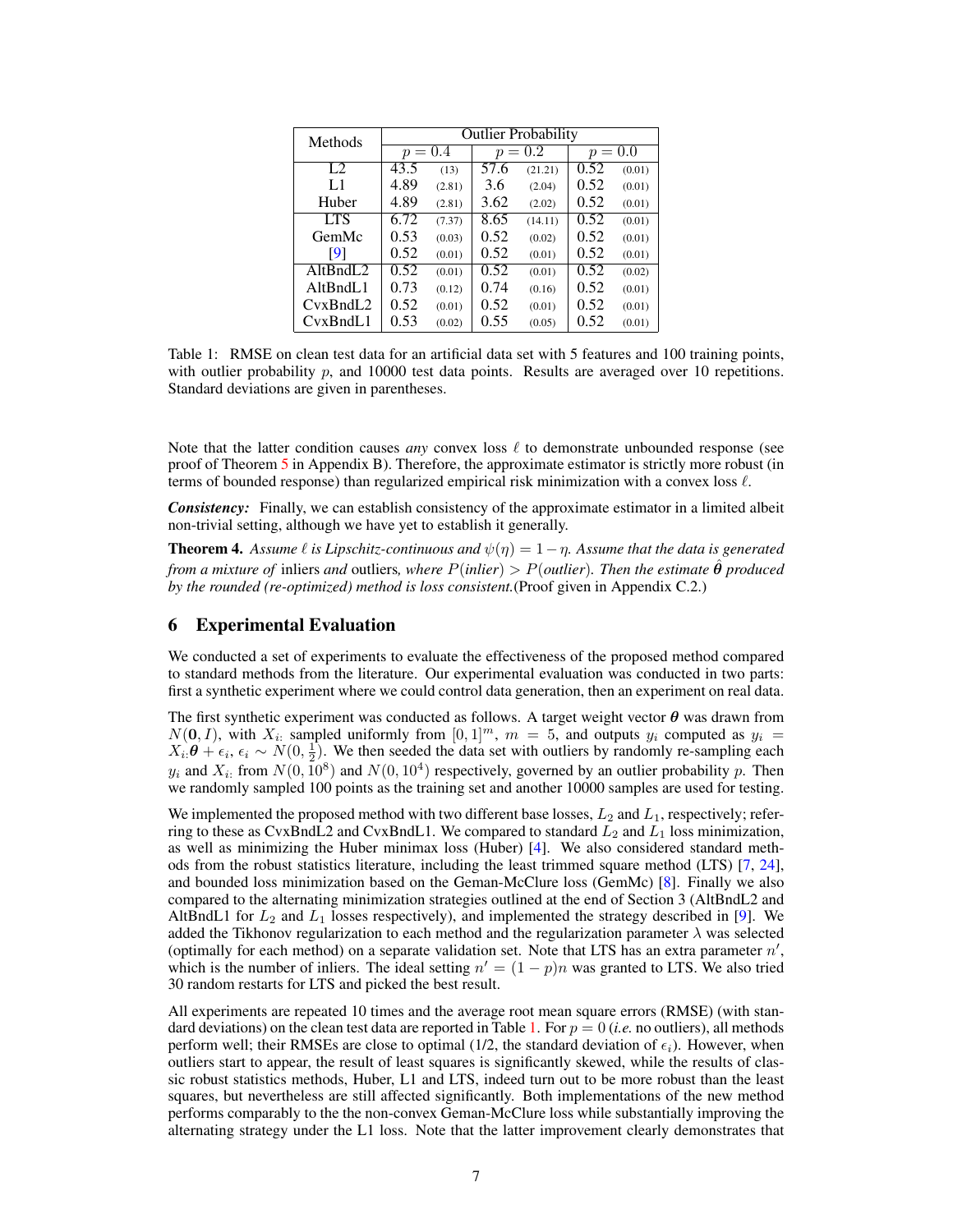| <b>Methods</b> | Datasets                        |           |         |          |         |         |          |         |
|----------------|---------------------------------|-----------|---------|----------|---------|---------|----------|---------|
|                | $\overline{\text{cal-housing}}$ |           | abalone |          | pumadyn |         | bank-8fh |         |
| L2             | 1185                            | (124.59)  | 7.93    | (0.67)   | 1.24    | (0.42)  | 18.21    | (6.57)  |
| L1             | 1303                            | (244.85)  | 7.30    | (0.40)   | 1.29    | (0.42)  | 6.54     | (3.09)  |
| Huber          | 1221                            | (119.18)  | 7.73    | (0.49)   | 1.24    | (0.42)  | 7.37     | (3.18)  |
| <b>LTS</b>     | 533                             | (398.92)  | 755.1   | (126)    | 0.32    | (0.41)  | 10.96    | (6.67)  |
| GemMc          | 28                              | (88.45)   | 2.30    | (0.01)   | 0.12    | (0.12)  | 0.93     | (0.80)  |
| [9]            | 967                             | (522.40)  | 8.39    | (0.54)   | 0.81    | (0.77)  | 3.91     | (6.18)  |
| AltBndL2       | 967                             | (522.40)  | 8.39    | (0.54)   | 0.81    | (0.77)  | 7.74     | (9.40)  |
| AltBndL1       | 1005                            | (603.00)  | 7.30    | (0.40)   | 1.29    | (0.42)  | 1.61     | (2.51)  |
| CvxBndL2       | 9                               | (0.64)    | 7.60    | (0.86)   | 0.07    | (0.07)  | 0.20     | (0.05)  |
| CvxBndL1       | 8                               | (0.28)    | 2.98    | (0.08)   | 0.08    | (0.07)  | 0.10     | (0.07)  |
| Gap(Cvx2)      | $2e-12$                         | $(3e-12)$ | $3e-9$  | $(4e-9)$ | 0.025   | (0.052) | 0.001    | (0.003) |
| Gap(Cvx1)      | 0.005                           | (0.01)    | 0.001   | (0.001)  | 0.267   | (0.269) | 0.011    | (0.028) |

Table 2: RMSE on clean test data for 108 training data points and 1000 test data points, with 10 repeats. Standard deviations shown parentheses. The mean gap values of CvxBndL2 and CvxBndL1, Gap(Cvx2) and Gap(Cvx1) respectively, are given in the last two rows.

alternating can be trapped in poor local minima. The proposal from [9] was not effective in this setting (which differed from the one investigated there).

Next, we conducted an experiment on four real datasets taken from the StatLib repository<sup>9</sup> and DELVE.<sup>10</sup> For each data set, we randomly selected 108 points as the training set, and another random 1000 points as the test set. Here the regularization constant is tuned by 10-fold cross validation. To seed outliers, 5% of the training set are randomly chosen and their  $X$  and  $y$  values are multiplied by 100 and 10000, respectively. All of these data sets have 8 features, except pumadyn which has 32 features. We also estimated the scale factor on the training set by the mean absolute deviation method, a common method in robust statistics [3]. Again, the ideal parameter  $n' = (1 - 5\%)n$  is granted to LTS and 30 random restarts are performed.

The RMSE on test set for all methods are reported in Table 2. It is clear that all methods based on convex losses (L2, L1, Huber) suffer significantly from the added outliers. The method proposed in this paper consistently outperform all other methods with a noticeable margin, except on the abalone data set where GemMc performs slightly better.<sup>11</sup> Again, we observe evidence that the alternating strategy can be trapped in poor local minima, while the method from [9] was less effective. We also measured the relative optimality gaps for the approximate CvxBnd procedures. The gaps were quite small in most cases (the gaps were very close to zero in the synthetic case, and so are not shown), demonstrating the tightness of the proposed approximation scheme.

# 7 Conclusion

We have developed a new robust regression method that can guarantee a form of robustness (bounded response) while ensuring tractability (polynomial run-time). The estimator has been proved consistent under some restrictive but non-trivial conditions, although we have not established general consistency. Nevertheless, an empirical evaluation reveals that the method meets or surpasses the generalization ability of state-of-the-art robust regression methods in experimental studies. Although the method is more computationally involved than standard approaches, it achieves reasonable scalability in real problems. We are investigating whether the proposed estimator achieves stronger robustness properties, such as high breakdown or bounded influence. It would be interesting to extend the approach to also estimate scale in a robust and tractable manner. Finally, we continue to investigate whether other techniques from the robust statistics and machine learning literatures can be incorporated in the general framework while preserving desired properties.

#### Acknowledgements

Research supported by AICML and NSERC.

<sup>9</sup> http://lib.stat.cmu.edu/datasets/

<sup>10</sup>http://www.cs.utoronto.ca/ delve/data/summaryTable.html

<sup>&</sup>lt;sup>11</sup>Note that we obtain different results than  $[9]$  arising from a very different outlier process.